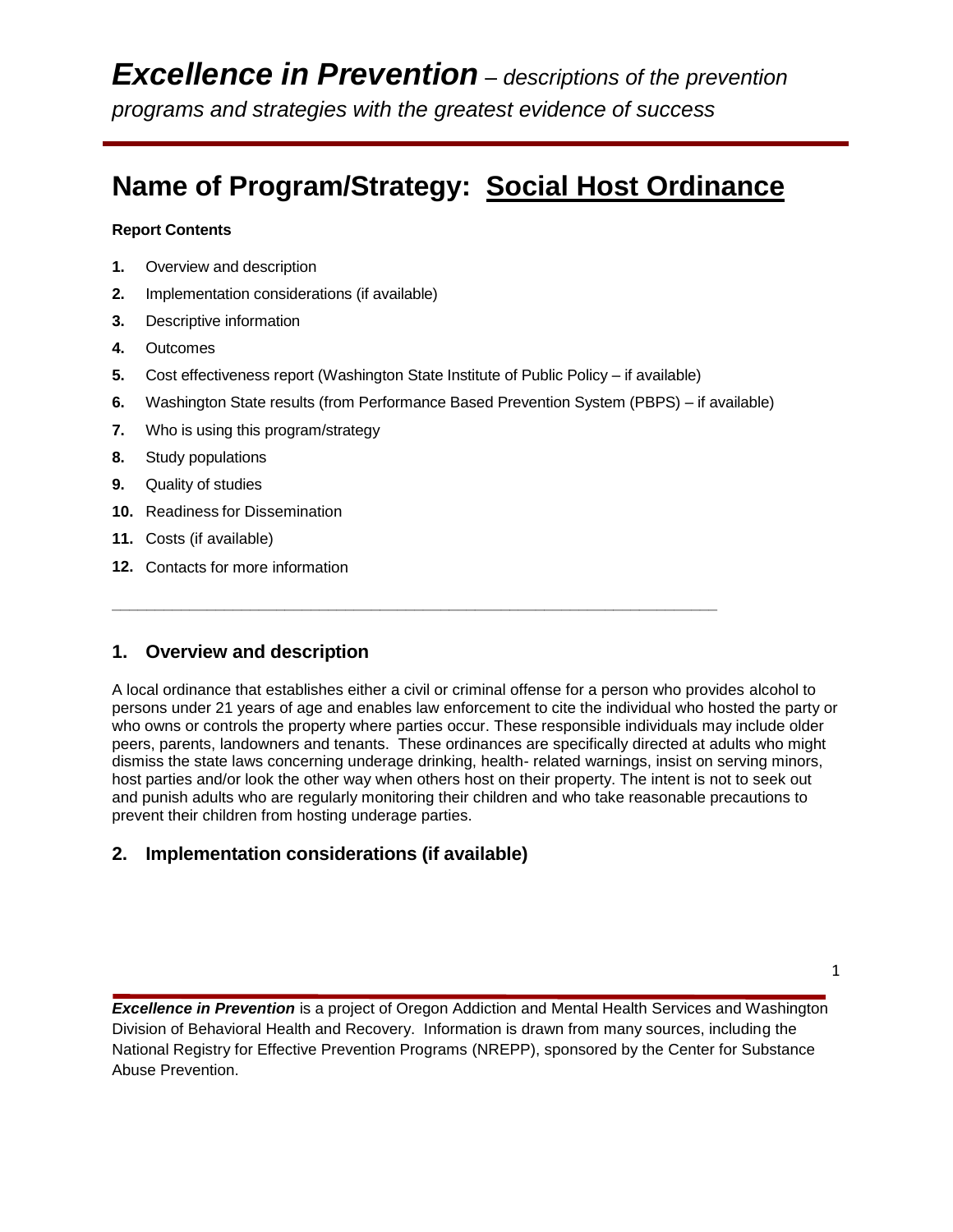# **3. Descriptive information**

| <b>Areas of Interest</b>         | Substance abuse prevention       |
|----------------------------------|----------------------------------|
|                                  |                                  |
| <b>Outcomes</b>                  |                                  |
| <b>Outcome Categories</b>        | Alcohol                          |
| <b>Ages</b>                      |                                  |
| Gender                           | Male                             |
|                                  | Female                           |
| <b>Races/Ethnicities</b>         | American Indian or Alaska Native |
|                                  | Asian                            |
|                                  | <b>Black or African American</b> |
|                                  | Hispanic or Latino               |
|                                  | White                            |
|                                  | Race/ethnicity unspecified       |
| <b>Settings</b>                  |                                  |
| <b>Geographic Locations</b>      | Urban                            |
|                                  | Suburban                         |
|                                  | Rural and/or frontier            |
|                                  | Tribal                           |
| <b>Implementation History</b>    |                                  |
| <b>NIH Funding/CER Studies</b>   |                                  |
| <b>Adaptations</b>               |                                  |
| <b>Adverse Effects</b>           |                                  |
| <b>IOM Prevention Categories</b> | Universal                        |

#### **4. Outcomes**

#### **Scientific Evidence**

While social host ordinances have been established in a number of localities across the country, no specific research concerning the effects of such an ordinance on reducing underage social access to alcohol has been undertaken. However, increased visible enforcement of underage drinking in general has been shown

2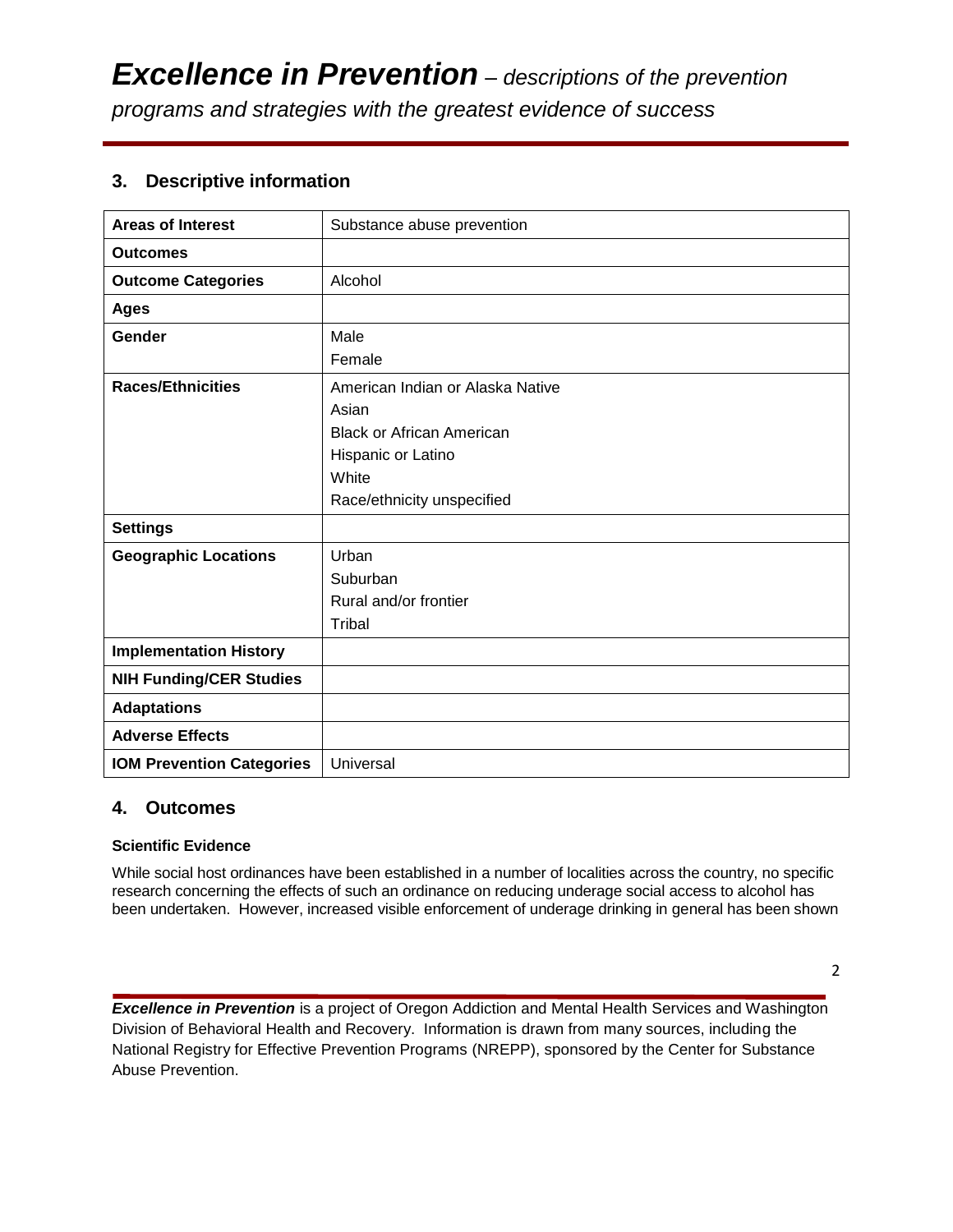to reduce drinking, binge drinking and harm in general. Therefore, there is precedent for the potential of this enforcement strategy to reduce social availability of alcohol.

In a second study, social host liability laws were associated with decreases in reported heavy drinking and in decreases in drinking and driving by lighter drinkers (Stout, Sloan, Liang, & Davies, 2000). They had no effect on drinking and driving by heavier drinkers. The conflicting findings may reflect the lack of a comprehensive program that insures that social hosts are aware of their potential liability. Although social host liability may send a powerful message, that message must be effectively disseminated before it can have a deterrent effect.

- **5. Cost effectiveness report (Washington State Institute of Public Policy – if available)**
- **6. Washington State results (from Performance Based Prevention System (PBPS) – if available)**

## **7. Who is using this program/strategy**

| <b>Washington Counties</b>                     | <b>Oregon Counties</b> |
|------------------------------------------------|------------------------|
| *See Section 10: "Readiness for Dissemination" |                        |

#### **8. Study populations**

#### **9. Quality of studies**

The documents below were reviewed for Quality of Research. The research point of contact can provide information regarding the studies reviewed and the availability of additional materials, including those from more recent studies that may have been conducted.

#### **References**

Stout, E. M., Sloan, F. A., Liang, L., & Davies, H. H. (2000). Reducing harmful alcohol-related behaviors: Effective regulatory methods. Journal of Studies on Alcohol, 61(3), 402-412.

## **10. Readiness for Dissemination**

The communities of Mercer Island and Rainier have adopted Social Host Ordinances at the time of this publication (June 28, 2012).